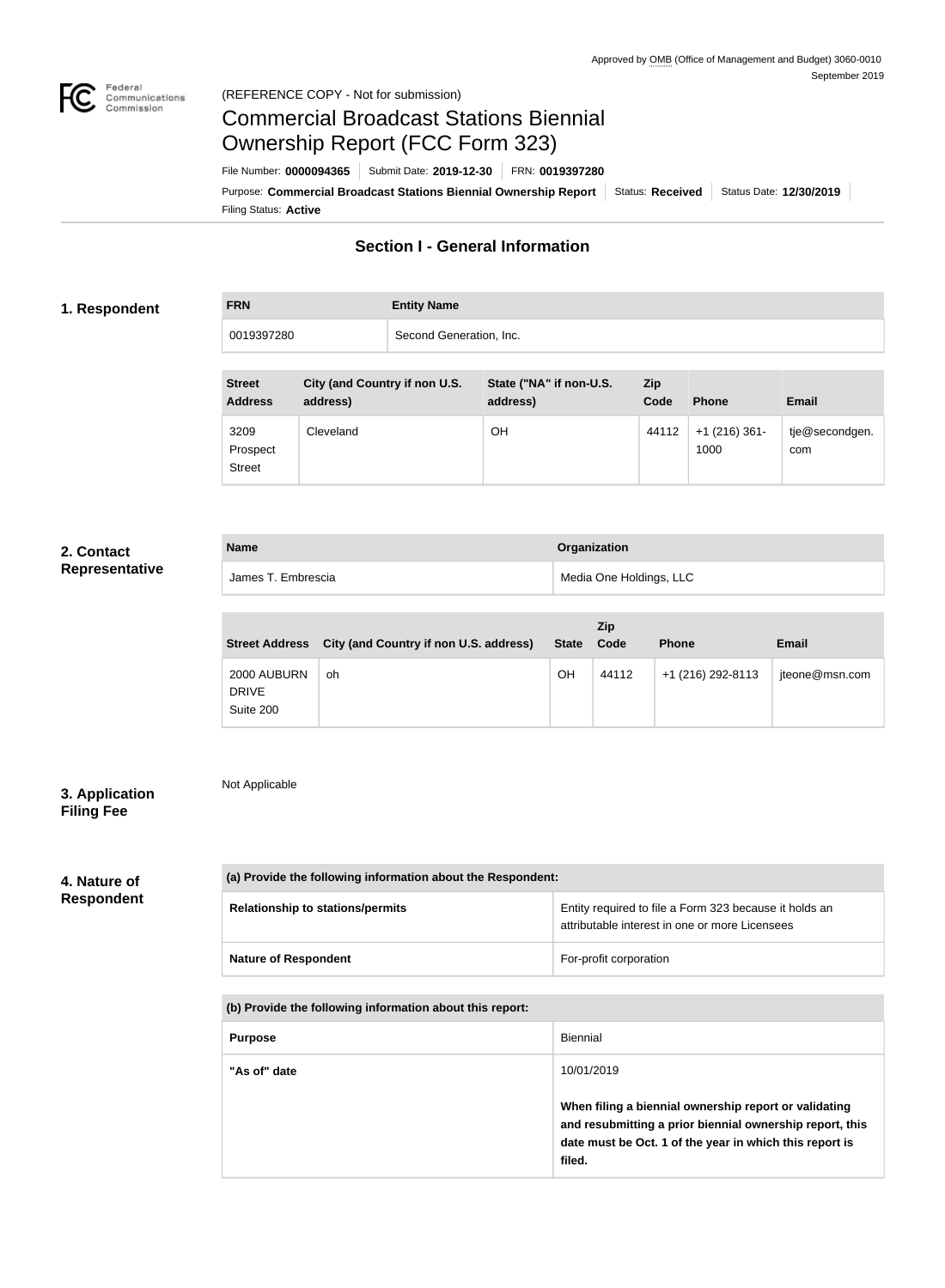**5. Licensee(s) and Station(s)**

**Respondent is filing this report to cover the following Licensee(s) and station(s):**

| <b>Licensee/Permittee Name</b> | <b>FRN</b> |
|--------------------------------|------------|
| Second Generation, Inc.        | 0019397280 |

| Fac. ID No. | <b>Call Sign</b> | <b>City</b>             | <b>State</b> | <b>Service</b> |
|-------------|------------------|-------------------------|--------------|----------------|
| 7819        | WZOO-FM          | <b>EDGEWOOD</b>         | <b>OH</b>    | FM             |
| 29919       | <b>WWSE</b>      | <b>JAMESTOWN</b>        | <b>NY</b>    | <b>FM</b>      |
| 29922       | <b>WJTN</b>      | <b>JAMESTOWN</b>        | <b>NY</b>    | AM             |
| 39622       | WQFX-FM          | <b>RUSSELL</b>          | PA           | <b>FM</b>      |
| 54565       | <b>WFUN</b>      | <b>ASHTABULA</b>        | OH           | AM             |
| 54566       | WREO-FM          | <b>ASHTABULA</b>        | OH           | FM             |
| 61162       | <b>WQGR</b>      | <b>NORTH MADISON</b>    | OH           | <b>FM</b>      |
| 65591       | <b>WHUG</b>      | <b>JAMESTOWN</b>        | <b>NY</b>    | <b>FM</b>      |
| 65592       | <b>WKSN</b>      | <b>JAMESTOWN</b>        | <b>NY</b>    | AM             |
| 76320       | WFXJ-FM          | <b>NORTH KINGSVILLE</b> | OH           | <b>FM</b>      |
| 87818       | <b>WYBL</b>      | <b>ASHTABULA</b>        | OH           | FM             |

#### **Section II – Biennial Ownership Information**

**1. 47 C.F.R. Section 73.3613 and Other Documents**

Licensee Respondents that hold authorizations for one or more full power television, AM, and/or FM stations should list all contracts and other instruments set forth in 47 C.F.R. Section 73.3613(a) through (c) for the facility or facilities listed on this report. In addition, attributable Local Marketing Agreements (LMAs) and attributable Joint Sales Agreements (JSAs) must be disclosed by the licensee of the brokering station on its ownership report. If the agreement is an attributable LMA, an attributable JSA, or a network affiliation agreement, check the appropriate box. Otherwise, select "Other." Non-Licensee Respondents, as well as Licensee Respondents that only hold authorizations for Class A television and/or low power television stations, should select "Not Applicable" in response to this question.

Not Applicable.

**2. Ownership Interests**

**(a)** Ownership Interests. This Question requires Respondents to enter detailed information about ownership interests by generating a series of subforms. Answer each question on each subform. The first subform listing should be for the Respondent itself. If the Respondent is not a natural person, also list each of the officers, directors, stockholders, non-insulated partners, non-insulated members, and any other persons or entities with a direct attributable interest in the Respondent pursuant to the standards set forth in 47 C.F.R. Section 73.3555. (A "direct" interest is one that is not held through any intervening companies or entities.) List each interest holder with a direct attributable interest in the Respondent separately.

Leave the percentage of total assets (Equity Debt Plus) field blank for an interest holder unless that interest holder has an attributable interest in the Respondent solely on the basis of the Commission's Equity Debt Plus attribution standard, 47 C.F.R. Section 73.3555, Note 2(i).

In the case of vertical or indirect ownership structures, list only those interests in the Respondent that also represent an attributable interest in the Licensee(s) for which the report is being submitted.

Entities that are part of an organizational structure that includes holding companies or other forms of indirect ownership must file separate ownership reports. In such a structure do not report, or file a separate report for, any interest holder that does not have an attributable interest in the Licensee(s) for which the report is being submitted.

Please see the Instructions for further detail concerning interests that must be reported in response to this question.

The Respondent must provide an FCC Registration Number for each interest holder reported in response to this question. Please see the Instructions for detailed information and guidance concerning this requirement.

|                          | <b>Ownership Information</b> |  |  |  |
|--------------------------|------------------------------|--|--|--|
| 0019397280<br><b>FRN</b> |                              |  |  |  |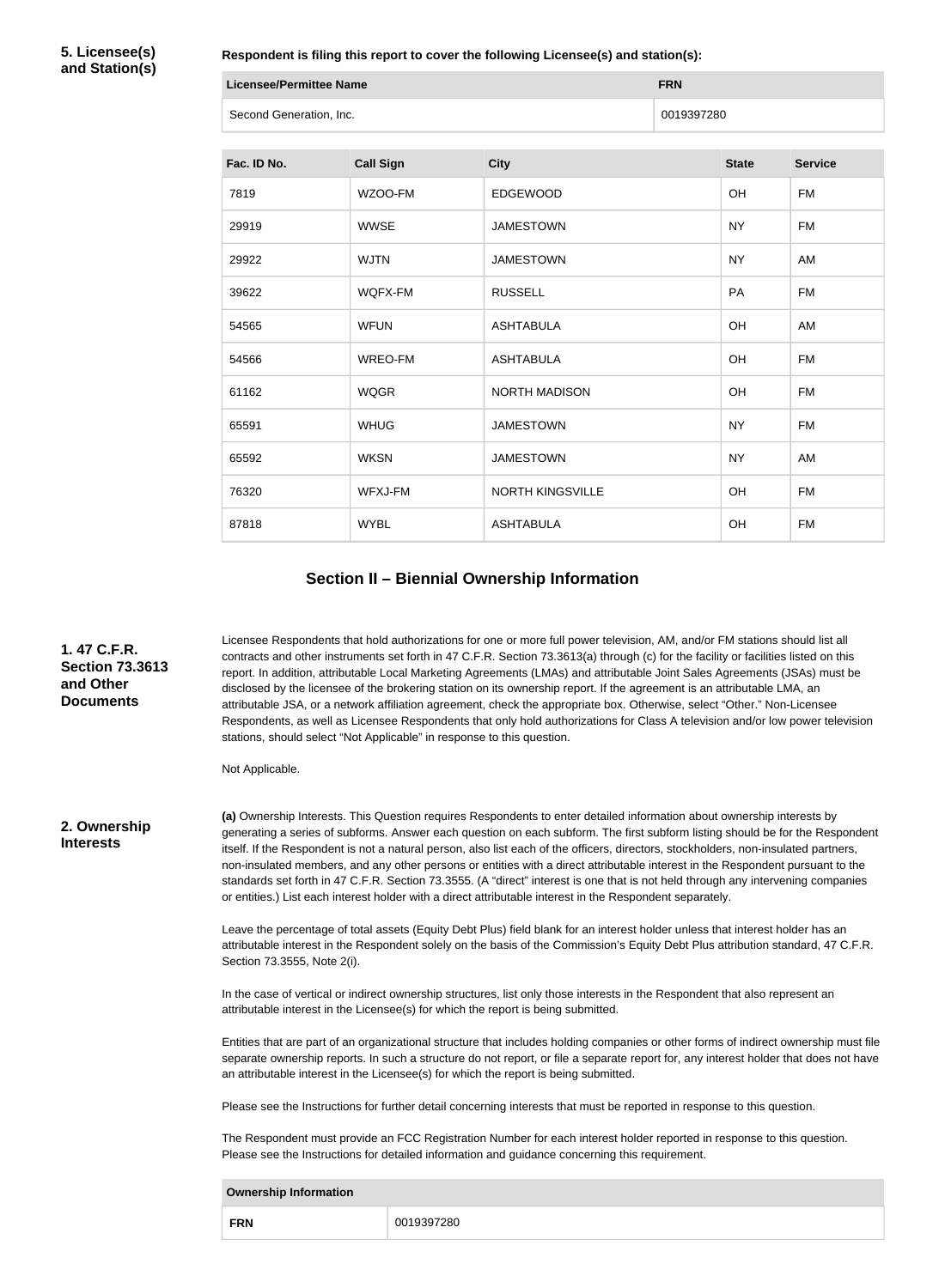| <b>Entity Name</b>                                                                                                                      | Second Generation, Inc.                                 |                      |                            |
|-----------------------------------------------------------------------------------------------------------------------------------------|---------------------------------------------------------|----------------------|----------------------------|
| <b>Address</b>                                                                                                                          | PO Box                                                  |                      |                            |
|                                                                                                                                         | <b>Street 1</b>                                         | 3209 Prospect Street |                            |
|                                                                                                                                         | <b>Street 2</b>                                         |                      |                            |
|                                                                                                                                         | <b>City</b>                                             | Cleveland            |                            |
|                                                                                                                                         | State ("NA" if non-U.S.<br>address)                     | OH                   |                            |
|                                                                                                                                         | <b>Zip/Postal Code</b>                                  | 44112                |                            |
|                                                                                                                                         | Country (if non-U.S.<br>address)                        | <b>United States</b> |                            |
| <b>Listing Type</b>                                                                                                                     | Respondent                                              |                      |                            |
| <b>Positional Interests</b><br>(check all that apply)                                                                                   | Respondent                                              |                      |                            |
| <b>Tribal Nation or Tribal</b><br><b>Entity</b>                                                                                         | Interest holder is not a Tribal nation or Tribal entity |                      |                            |
| <b>Interest Percentages</b><br>(enter percentage values                                                                                 | Voting                                                  | 0.0%                 | <b>Jointly Held?</b><br>No |
| from 0.0 to 100.0)                                                                                                                      | <b>Equity</b>                                           | 0.0%                 |                            |
|                                                                                                                                         | <b>Total assets (Equity Debt</b><br>Plus)               | 0.0%                 |                            |
| Does interest holder have an attributable interest in one or more broadcast stations<br><b>No</b><br>that do not appear on this report? |                                                         |                      |                            |

| <b>FRN</b>                                                                 | 0007538648                          |                        |
|----------------------------------------------------------------------------|-------------------------------------|------------------------|
| <b>Name</b>                                                                | Thomas J. Embrescia                 |                        |
| <b>Address</b>                                                             | PO Box                              |                        |
|                                                                            | <b>Street 1</b>                     | 3209 Prospect Street   |
|                                                                            | <b>Street 2</b>                     |                        |
|                                                                            | <b>City</b>                         | Cleveland              |
|                                                                            | State ("NA" if non-U.S.<br>address) | OH                     |
|                                                                            | <b>Zip/Postal Code</b>              | 44115                  |
|                                                                            | Country (if non-U.S.<br>address)    | <b>United States</b>   |
| <b>Listing Type</b>                                                        | Other Interest Holder               |                        |
| <b>Positional Interests</b><br>(check all that apply)                      | Officer, Director                   |                        |
| Citizenship, Gender,                                                       | Citizenship                         | US                     |
| <b>Ethnicity, and Race</b><br><b>Information (Natural</b><br>Persons Only) | Gender                              | Male                   |
|                                                                            | <b>Ethnicity</b>                    | Not Hispanic or Latino |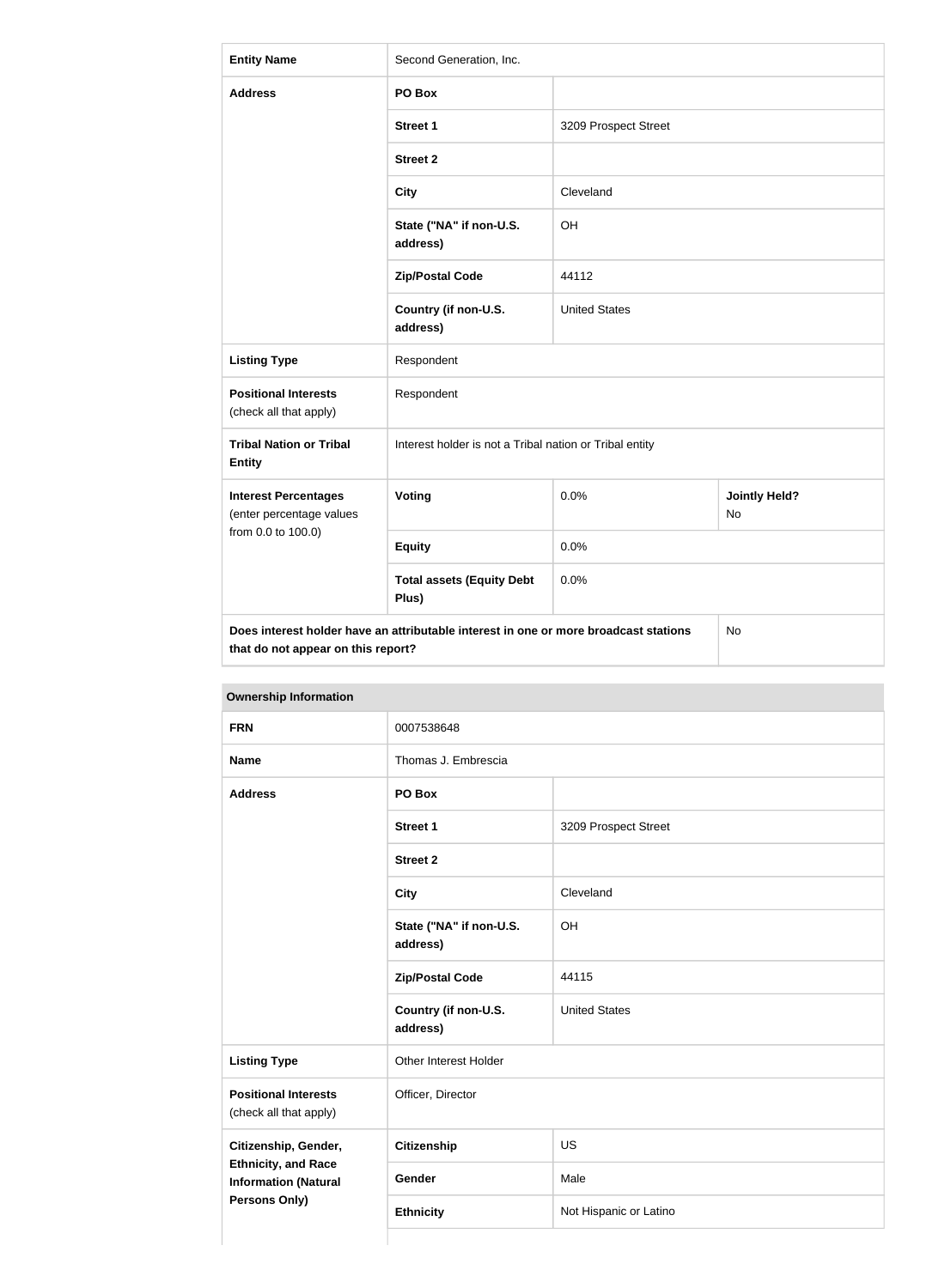|                                                                                                                            | Race                                      | White   |                             |
|----------------------------------------------------------------------------------------------------------------------------|-------------------------------------------|---------|-----------------------------|
| <b>Interest Percentages</b><br>(enter percentage values                                                                    | Voting                                    | $0.0\%$ | <b>Jointly Held?</b><br>No. |
| from 0.0 to 100.0)                                                                                                         | <b>Equity</b>                             | $0.0\%$ |                             |
|                                                                                                                            | <b>Total assets (Equity Debt</b><br>Plus) | $0.0\%$ |                             |
| Does interest holder have an attributable interest in one or more broadcast stations<br>that do not appear on this report? |                                           |         | Yes                         |

| <b>Ownership Information</b>                                                                                               |                                           |                                    |  |  |
|----------------------------------------------------------------------------------------------------------------------------|-------------------------------------------|------------------------------------|--|--|
| <b>FRN</b>                                                                                                                 | 9990085434                                |                                    |  |  |
| <b>Name</b>                                                                                                                | Judith Embrescia                          |                                    |  |  |
| <b>Address</b>                                                                                                             | PO Box                                    |                                    |  |  |
|                                                                                                                            | <b>Street 1</b>                           | 28740 BLAISDELL DRIVE              |  |  |
|                                                                                                                            | <b>Street 2</b>                           |                                    |  |  |
|                                                                                                                            | <b>City</b>                               | Naples                             |  |  |
|                                                                                                                            | State ("NA" if non-U.S.<br>address)       | <b>FL</b>                          |  |  |
|                                                                                                                            | <b>Zip/Postal Code</b>                    | 34119                              |  |  |
|                                                                                                                            | Country (if non-U.S.<br>address)          | <b>United States</b>               |  |  |
| <b>Listing Type</b>                                                                                                        | Other Interest Holder                     |                                    |  |  |
| <b>Positional Interests</b><br>(check all that apply)                                                                      | Officer, Director                         |                                    |  |  |
| Citizenship, Gender,                                                                                                       | <b>Citizenship</b>                        | <b>US</b>                          |  |  |
| <b>Ethnicity, and Race</b><br><b>Information (Natural</b>                                                                  | Gender                                    | Female                             |  |  |
| Persons Only)                                                                                                              | <b>Ethnicity</b>                          | Not Hispanic or Latino             |  |  |
|                                                                                                                            | Race                                      | White                              |  |  |
| <b>Interest Percentages</b><br>(enter percentage values<br>from 0.0 to 100.0)                                              | Voting                                    | 0.0%<br><b>Jointly Held?</b><br>No |  |  |
|                                                                                                                            | <b>Equity</b>                             | 0.0%                               |  |  |
|                                                                                                                            | <b>Total assets (Equity Debt</b><br>Plus) | 0.0%                               |  |  |
| Does interest holder have an attributable interest in one or more broadcast stations<br>that do not appear on this report? |                                           | No                                 |  |  |

#### **Ownership Information**

| <b>FRN</b>     | 9990085442                  |                       |
|----------------|-----------------------------|-----------------------|
| Name           | Judith Embrescia 1984 Trust |                       |
| <b>Address</b> | PO Box                      |                       |
|                | <b>Street 1</b>             | 28740 BLAISDELL DRIVE |
|                |                             |                       |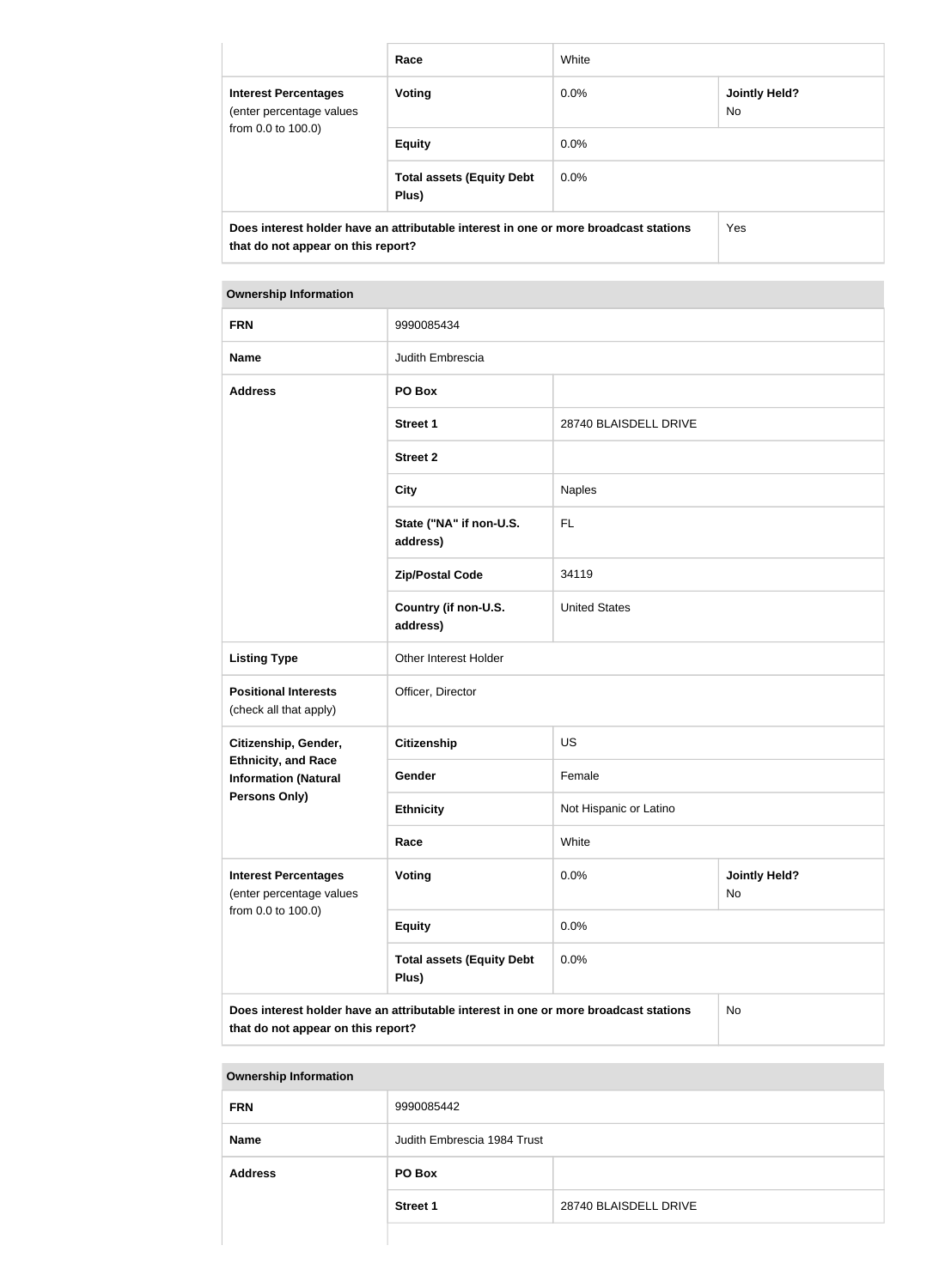|                                                                                                                            | <b>Street 2</b>                           |                        |                                   |  |
|----------------------------------------------------------------------------------------------------------------------------|-------------------------------------------|------------------------|-----------------------------------|--|
|                                                                                                                            | <b>City</b>                               | <b>Naples</b>          |                                   |  |
|                                                                                                                            | State ("NA" if non-U.S.<br>address)       | FL                     |                                   |  |
|                                                                                                                            | <b>Zip/Postal Code</b>                    | 34119                  |                                   |  |
|                                                                                                                            | Country (if non-U.S.<br>address)          | <b>United States</b>   |                                   |  |
| <b>Listing Type</b>                                                                                                        | Other Interest Holder                     |                        |                                   |  |
| <b>Positional Interests</b><br>(check all that apply)                                                                      | Officer, Director                         |                        |                                   |  |
| Citizenship, Gender,                                                                                                       | <b>Citizenship</b>                        | <b>US</b>              |                                   |  |
| <b>Ethnicity, and Race</b><br><b>Information (Natural</b>                                                                  | Gender                                    | Female                 |                                   |  |
| <b>Persons Only)</b>                                                                                                       | <b>Ethnicity</b>                          | Not Hispanic or Latino |                                   |  |
|                                                                                                                            | Race                                      | White                  |                                   |  |
| <b>Interest Percentages</b><br>(enter percentage values                                                                    | Voting                                    | 56.0%                  | <b>Jointly Held?</b><br><b>No</b> |  |
| from 0.0 to 100.0)                                                                                                         | <b>Equity</b>                             | 56.0%                  |                                   |  |
|                                                                                                                            | <b>Total assets (Equity Debt</b><br>Plus) | 56.0%                  |                                   |  |
| Does interest holder have an attributable interest in one or more broadcast stations<br>that do not appear on this report? |                                           |                        | No                                |  |

| <b>Ownership Information</b>                              |                                     |                             |  |
|-----------------------------------------------------------|-------------------------------------|-----------------------------|--|
| <b>FRN</b>                                                | 9990138060                          |                             |  |
| <b>Name</b>                                               |                                     | Judith Embrescia 2012 TRust |  |
| <b>Address</b>                                            | PO Box                              |                             |  |
|                                                           | <b>Street 1</b>                     | 3209 Prospect Street        |  |
|                                                           | <b>Street 2</b>                     |                             |  |
|                                                           | <b>City</b>                         | Cleveland                   |  |
|                                                           | State ("NA" if non-U.S.<br>address) | OH                          |  |
|                                                           | <b>Zip/Postal Code</b>              | 34119                       |  |
|                                                           | Country (if non-U.S.<br>address)    | <b>United States</b>        |  |
| <b>Listing Type</b>                                       | Other Interest Holder               |                             |  |
| <b>Positional Interests</b><br>(check all that apply)     | Officer, Director, Stockholder      |                             |  |
| Citizenship, Gender,                                      | <b>Citizenship</b>                  | <b>US</b>                   |  |
| <b>Ethnicity, and Race</b><br><b>Information (Natural</b> | <b>Gender</b>                       | Female                      |  |

**Ethnicity** Not Hispanic or Latino

**Race** White

**Persons Only)**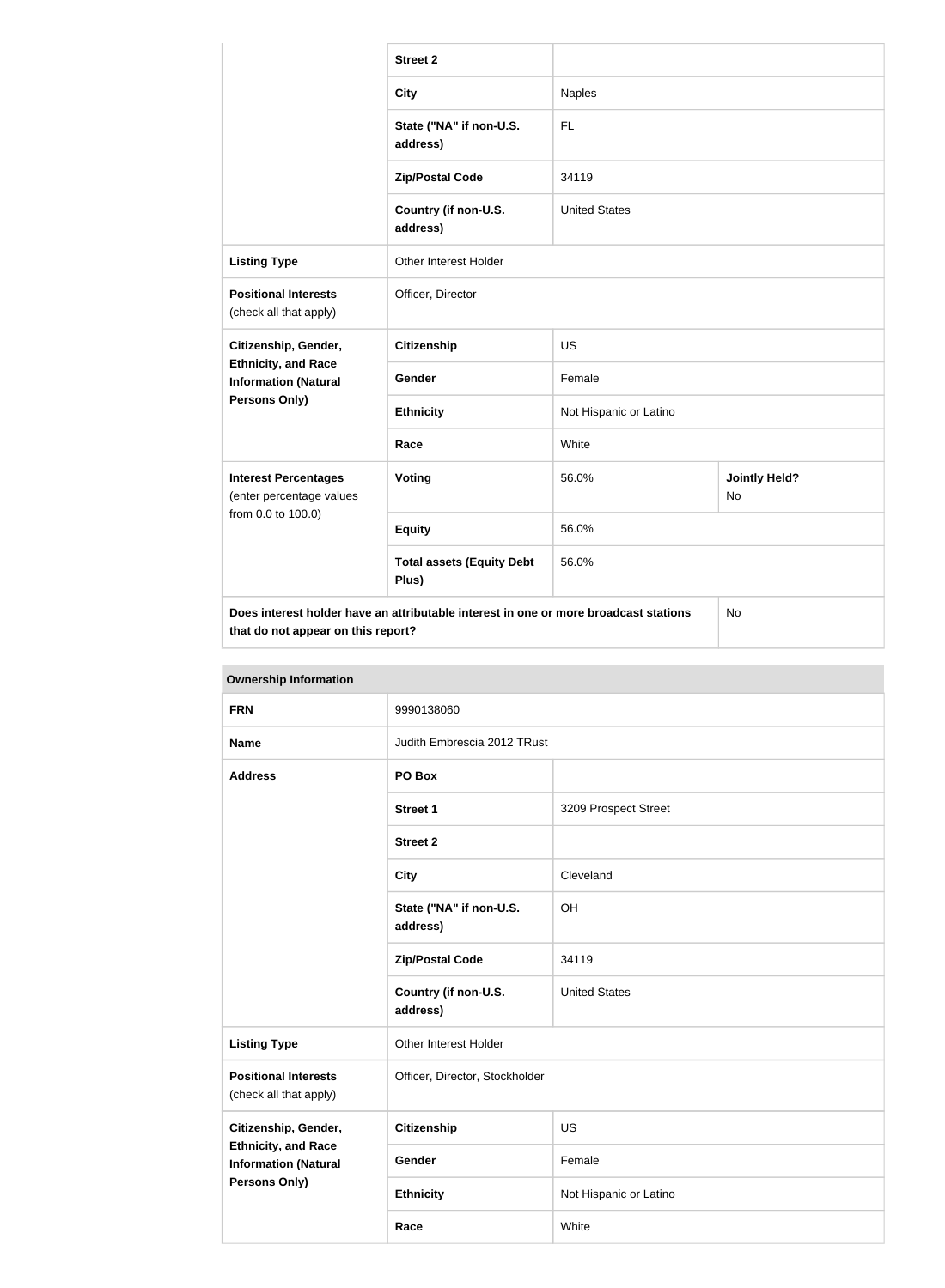| <b>Interest Percentages</b><br>(enter percentage values<br>from 0.0 to 100.0)                                              | Voting                                    | <b>Jointly Held?</b><br>27.0%<br><b>No</b> |  |  |
|----------------------------------------------------------------------------------------------------------------------------|-------------------------------------------|--------------------------------------------|--|--|
|                                                                                                                            | <b>Equity</b>                             | 27.0%                                      |  |  |
|                                                                                                                            | <b>Total assets (Equity Debt</b><br>Plus) | 27.0%                                      |  |  |
| Does interest holder have an attributable interest in one or more broadcast stations<br>that do not appear on this report? |                                           | No.                                        |  |  |

| <b>FRN</b>                                                                                                                 | 9990085459                                |                        |                            |  |
|----------------------------------------------------------------------------------------------------------------------------|-------------------------------------------|------------------------|----------------------------|--|
| <b>Name</b>                                                                                                                | Thomas J. Embrescia 2012 Trust            |                        |                            |  |
| <b>Address</b>                                                                                                             | PO Box                                    |                        |                            |  |
|                                                                                                                            | <b>Street 1</b>                           | 3209 Prospect Street   |                            |  |
|                                                                                                                            | <b>Street 2</b>                           |                        |                            |  |
|                                                                                                                            | <b>City</b>                               | Cleveland              |                            |  |
|                                                                                                                            | State ("NA" if non-U.S.<br>address)       | OH                     |                            |  |
|                                                                                                                            | <b>Zip/Postal Code</b>                    | 44115                  |                            |  |
|                                                                                                                            | Country (if non-U.S.<br>address)          | <b>United States</b>   |                            |  |
| <b>Listing Type</b>                                                                                                        | Other Interest Holder                     |                        |                            |  |
| <b>Positional Interests</b><br>(check all that apply)                                                                      | Stockholder                               |                        |                            |  |
| Citizenship, Gender,                                                                                                       | <b>Citizenship</b>                        | <b>US</b>              |                            |  |
| <b>Ethnicity, and Race</b><br><b>Information (Natural</b>                                                                  | Gender                                    | Male                   |                            |  |
| Persons Only)                                                                                                              | <b>Ethnicity</b>                          | Not Hispanic or Latino |                            |  |
|                                                                                                                            | Race                                      | White                  |                            |  |
| <b>Interest Percentages</b><br>(enter percentage values<br>from 0.0 to 100.0)                                              | Voting                                    | 17.0%                  | <b>Jointly Held?</b><br>No |  |
|                                                                                                                            | <b>Equity</b>                             | 17.0%                  |                            |  |
|                                                                                                                            | <b>Total assets (Equity Debt</b><br>Plus) | 17.0%                  |                            |  |
| Does interest holder have an attributable interest in one or more broadcast stations<br>that do not appear on this report? |                                           |                        | Yes                        |  |
|                                                                                                                            |                                           |                        |                            |  |

| (b) Respondent certifies that any interests, including equity, financial, or voting | <b>Yes</b> |
|-------------------------------------------------------------------------------------|------------|
| interests, not reported in this filing are non-attributable.                        |            |
| If "No," submit as an exhibit an explanation.                                       |            |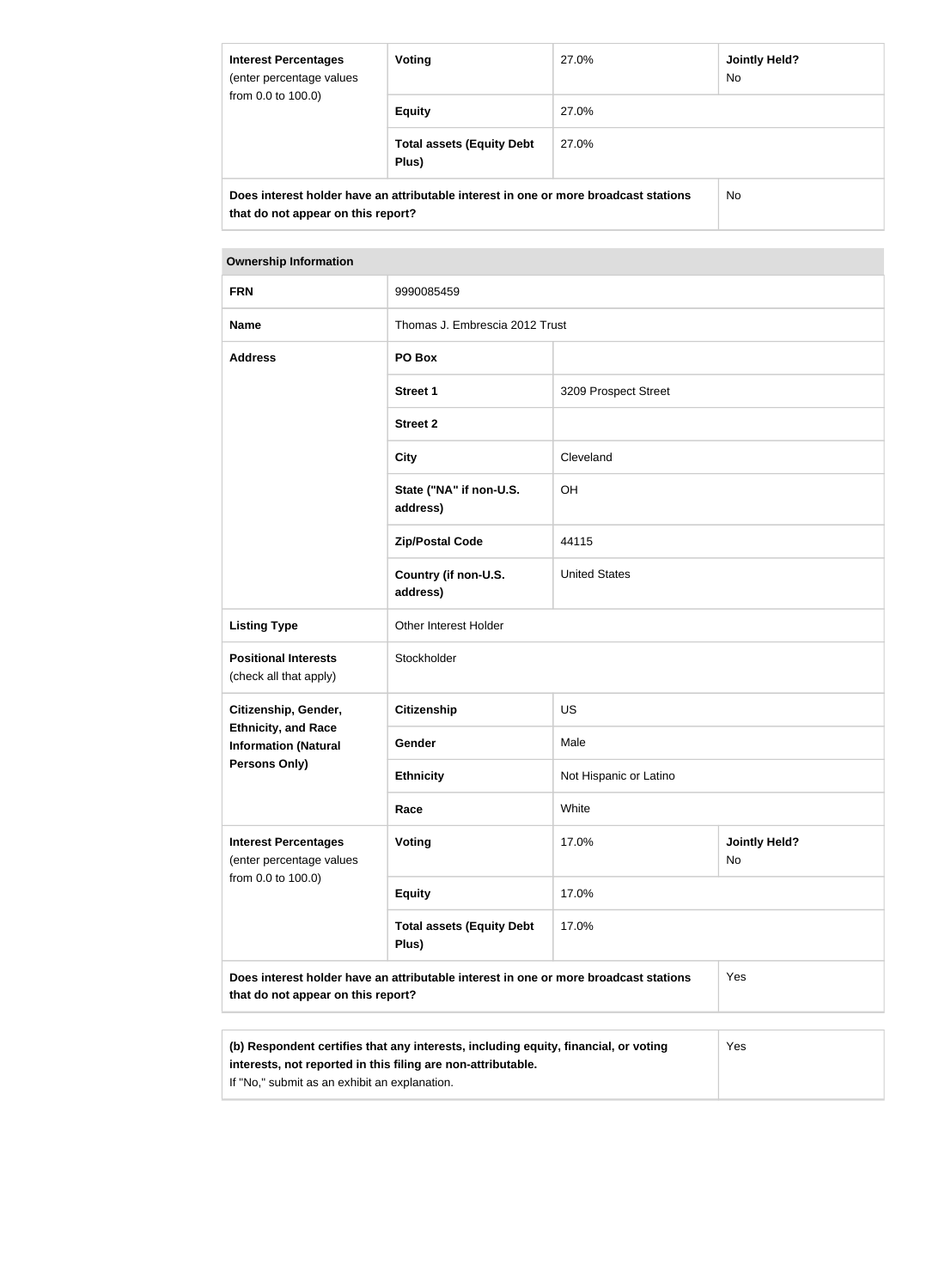

**(d) Are any of the individuals listed as an attributable interest holder in the Respondent married to each other or related to each other as parentchild or as siblings?** Yes

If "Yes," provide the following information for each such the relationship.

| <b>Fallilly INGIQUUISIIIPS</b> |                |             |                    |
|--------------------------------|----------------|-------------|--------------------|
| <b>FRN</b>                     | 9990085434     | <b>Name</b> | Judith Embrescia   |
| <b>FRN</b>                     | 0007538648     | <b>Name</b> | Thomas J Embrescia |
| Relationship                   | <b>Spouses</b> |             |                    |

#### **Family Relationships**

| (e) Is Respondent seeking an attribution exemption for any officer or director with<br>duties wholly unrelated to the Licensee(s)?                                                                  | No |
|-----------------------------------------------------------------------------------------------------------------------------------------------------------------------------------------------------|----|
| If "Yes," complete the information in the required fields and submit an Exhibit fully describing<br>that individual's duties and responsibilities, and explaining why that individual should not be |    |
| attributed an interest.                                                                                                                                                                             |    |